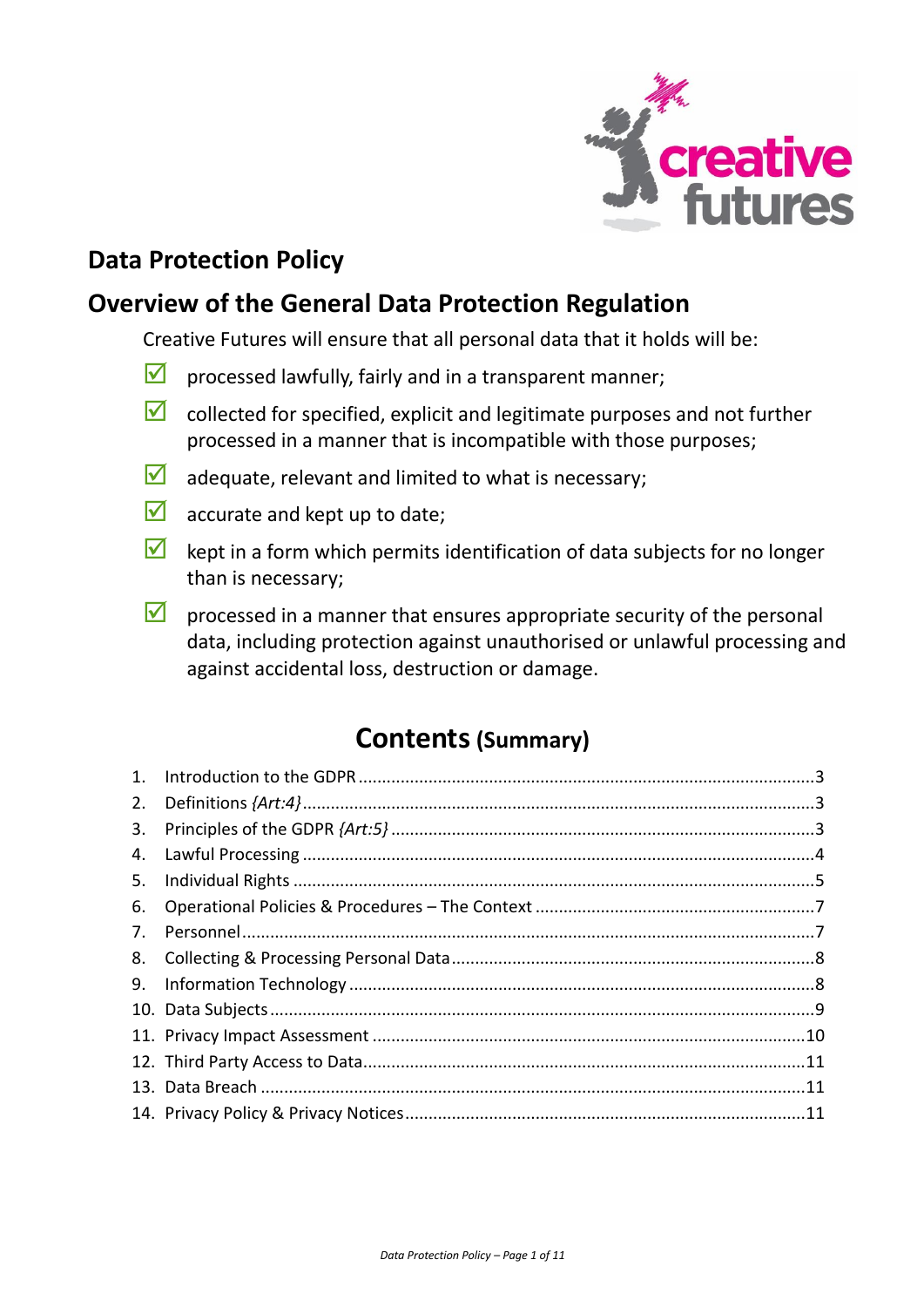# **Full Contents**

| 1. |                                                                                   |  |
|----|-----------------------------------------------------------------------------------|--|
| 2. |                                                                                   |  |
| 3. |                                                                                   |  |
| 4. |                                                                                   |  |
|    | 4.1                                                                               |  |
|    | 4.2                                                                               |  |
|    | 4.3                                                                               |  |
|    | 4.4                                                                               |  |
|    | 4.5                                                                               |  |
|    | 4.6                                                                               |  |
| 5. |                                                                                   |  |
|    | 5.1                                                                               |  |
|    | 5.2                                                                               |  |
|    | 5.3                                                                               |  |
|    | 5.4                                                                               |  |
|    | 5.5                                                                               |  |
|    | 5.6                                                                               |  |
|    | 5.7                                                                               |  |
|    | Rights in relation to automated decision making and profiling. {Art:22}7<br>5.8   |  |
| 6. |                                                                                   |  |
| 7. |                                                                                   |  |
|    | 7.1                                                                               |  |
|    | 7.2                                                                               |  |
|    | 7.3                                                                               |  |
|    | 7.4                                                                               |  |
|    | 7.5                                                                               |  |
| 8. |                                                                                   |  |
| 9. |                                                                                   |  |
|    | 9.1                                                                               |  |
|    | 9.2                                                                               |  |
|    | 9.3                                                                               |  |
|    | 9.4                                                                               |  |
|    | Obsolete or Dysfunctional Equipment (Disposal of Removable Storage Media)9<br>9.5 |  |
|    |                                                                                   |  |
|    | 10.1                                                                              |  |
|    | 10.2                                                                              |  |
|    | 10.3                                                                              |  |
|    | 10.4                                                                              |  |
|    |                                                                                   |  |
|    | 11.1                                                                              |  |
|    | 11.2                                                                              |  |
|    | 11.3                                                                              |  |
|    |                                                                                   |  |
|    |                                                                                   |  |
|    |                                                                                   |  |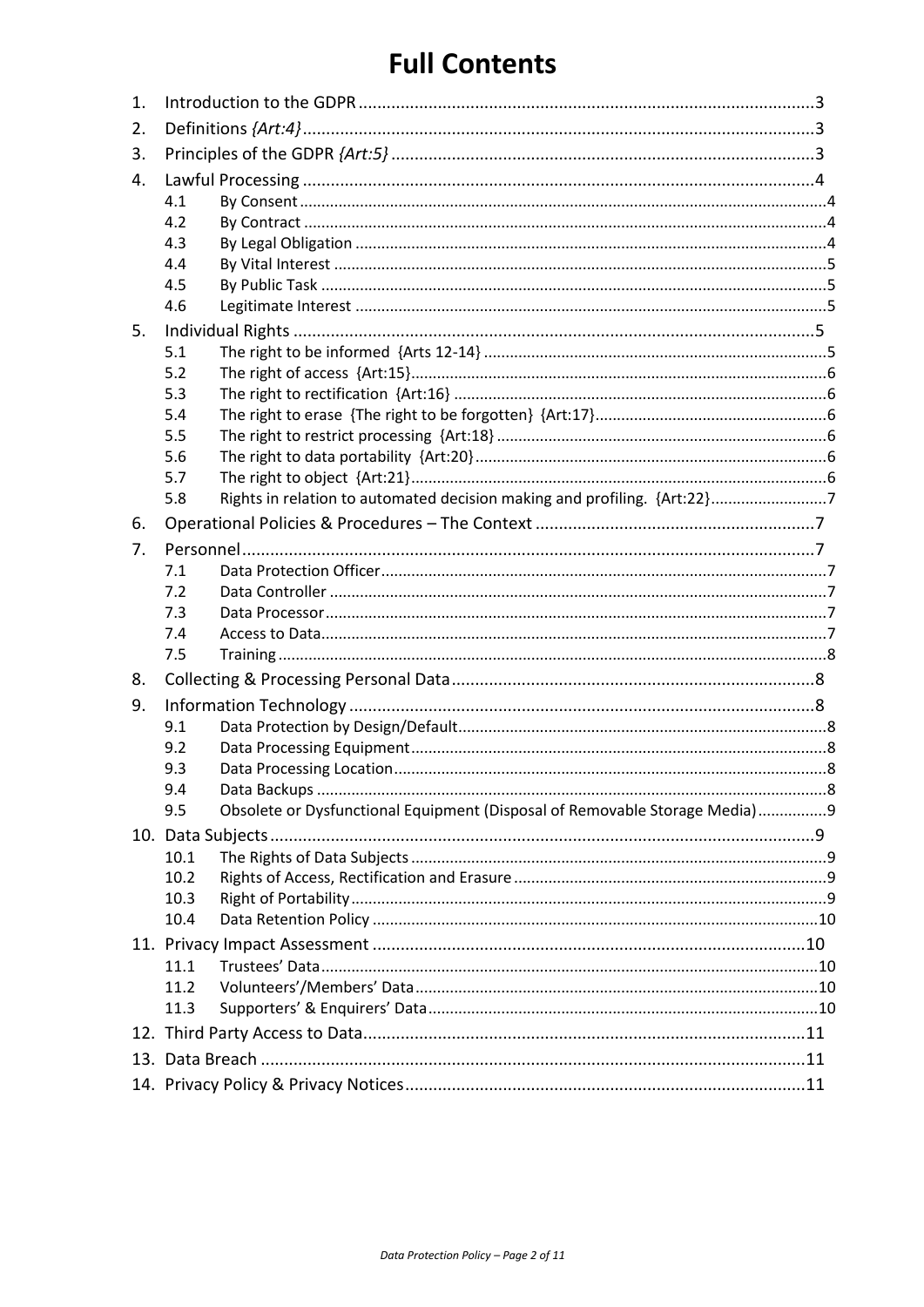# **Data Protection Policy**

### <span id="page-2-0"></span>**1. Introduction to the GDPR**

Under the EU General Data Protection Regulations (GDPR) Creative Futures (UK) Limited (herein after referred to as "the Charity") is required to comply with the GDPR and undertakes to do so.

Throughout this policy document, numbers prefixed by "Art:" in brackets *(eg: {Art:5})* refer to the relevant Article(s) in the GDPR.

Extracts of relevant GDPR Articles are contained in an Appendix, available separately.

## <span id="page-2-1"></span>**2. Definitions** *{Art:4}*

The definitions of terms used in this policy are the same as the definitions of those terms detailed in Article-4 of the GDPR.

#### *Data Subject*

A data subject is an identifiable individual person about whom the Charity holds personal data.

#### *Contact Information*

For the purposes of this Policy, "Contact Information" means any or all of the person's: full name (including any preferences about how they like to be called); full postal address; telephone and/or mobile number(s); e-mail address(es); social media IDs/UserNames (*eg:* Facebook, Skype, Hangouts, WhatsApp)

### <span id="page-2-2"></span>**3. Principles of the GDPR** *{Art:5}*

The Charity will ensure that all personal data that it holds will be:

- a) processed lawfully, fairly and in a transparent manner in relation to individuals;
- b) collected for specified, explicit and legitimate purposes and not further processed in a manner that is incompatible with those purposes; further processing for archiving purposes in the public interest, scientific or historical research purposes or statistical purposes shall not be considered to be incompatible with the initial purposes;
- c) adequate, relevant and limited to what is necessary in relation to the purposes for which they are processed;
- d) accurate and, where necessary, kept up to date; every reasonable step must be taken to ensure that personal data that are inaccurate, having regard to the purposes for which they are processed, are erased or rectified without delay;
- e) kept in a form which permits identification of data subjects for no longer than is necessary for the purposes for which the personal data are processed; personal data may be stored for longer periods insofar as the personal data will be processed solely for archiving purposes in the public interest, scientific or historical research purposes or statistical purposes subject to implementation of the appropriate technical and organisational measures required by the GDPR in order to safeguard the rights and freedoms of individuals; and
- f) processed in a manner that ensures appropriate security of the personal data, including protection against unauthorised or unlawful processing and against accidental loss, destruction or damage, using appropriate technical or organisational measures.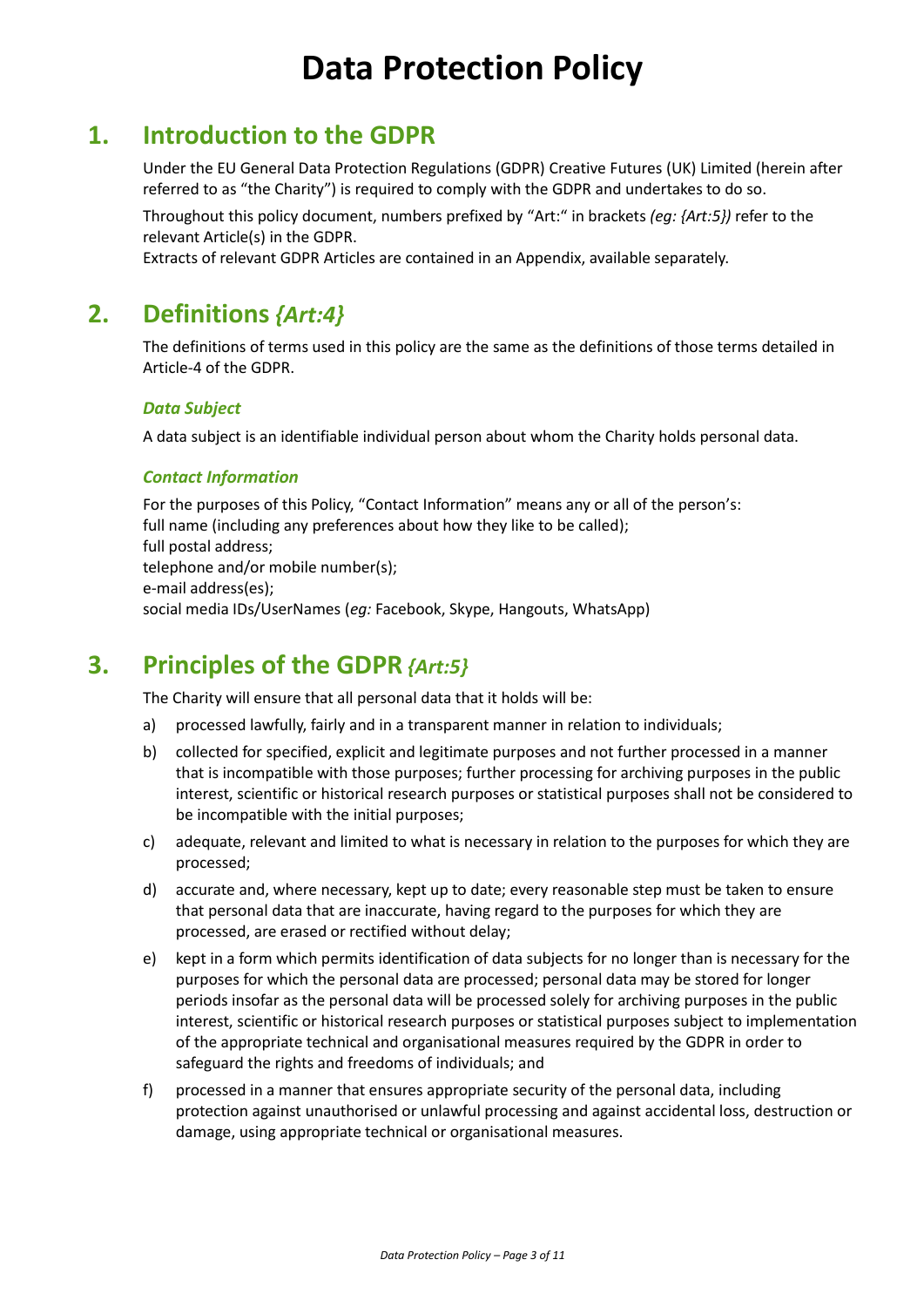# <span id="page-3-0"></span>**4. Lawful Processing**

The Charity will obtain, hold and process all personal data in accordance with the GDPR for the following lawful purposes.

In all cases the information collected, held and processed will include Contact Information (as defined in [2](#page-2-1) above).

### <span id="page-3-1"></span>*4.1 By Consent*

- a) People who are interested in, and wish to be kept informed of, the activities of the Charity.
- b) Subject to the person's consent, this may include information selected and forwarded by the Charity on activities relevant to those of the Charity by other organisations. **Note:** this will not involve providing the person's personal data to another organisation.

The information collected may additionally contain details of any particular areas of interest about which the person wishes to be kept informed.

The information provided will be held and processed solely for the purpose of providing the information requested by the person.

### <span id="page-3-2"></span>*4.2 By Contract*

People who sell goods and/or services to, and/or purchase goods and/or services from the Charity. The information collected will additionally contain details of:

- a) The goods/services being sold to, or purchased from the Charity;
- b) Bank and other details necessary and relevant to the making or receiving of payments for the goods/services being sold to, or purchased from the Charity.

The information provided will be held and processed solely for the purpose of managing the contract between the Charity and the person for the supply or purchase of goods/services.

### <span id="page-3-3"></span>*4.3 By Legal Obligation*

People where there is a legal obligation on the Charity to collect, process and share information with a third party – *eg:* the legal obligations to collect, process and share with HM Revenue & Customs payroll information on employees of the Charity.

The information provided will be held, processed and shared with others solely for the purpose meeting the Charity's legal obligations.

### *Employees (Human Resources)*

#### *Taxation (HM Revenue & Customs)*

For the purpose of managing an employee's PAYE and other taxation affairs the information collected will additionally contain details, as required by HM Revenue & Customs, of:

- a) The person's National Insurance Number;
- b) The person's taxation codes;
- c) The person's salary/wages, benefits, taxation deductions & payments;
- d) Such other information as may be required by HM Revenue & Customs.

#### *Pensions*

For the purpose of managing an employee's statutory pension rights the information collected will additionally contain details, as required by the Charity's pension scheme (National Employees Savings Trust, NEST), of:

a) The person's National Insurance Number;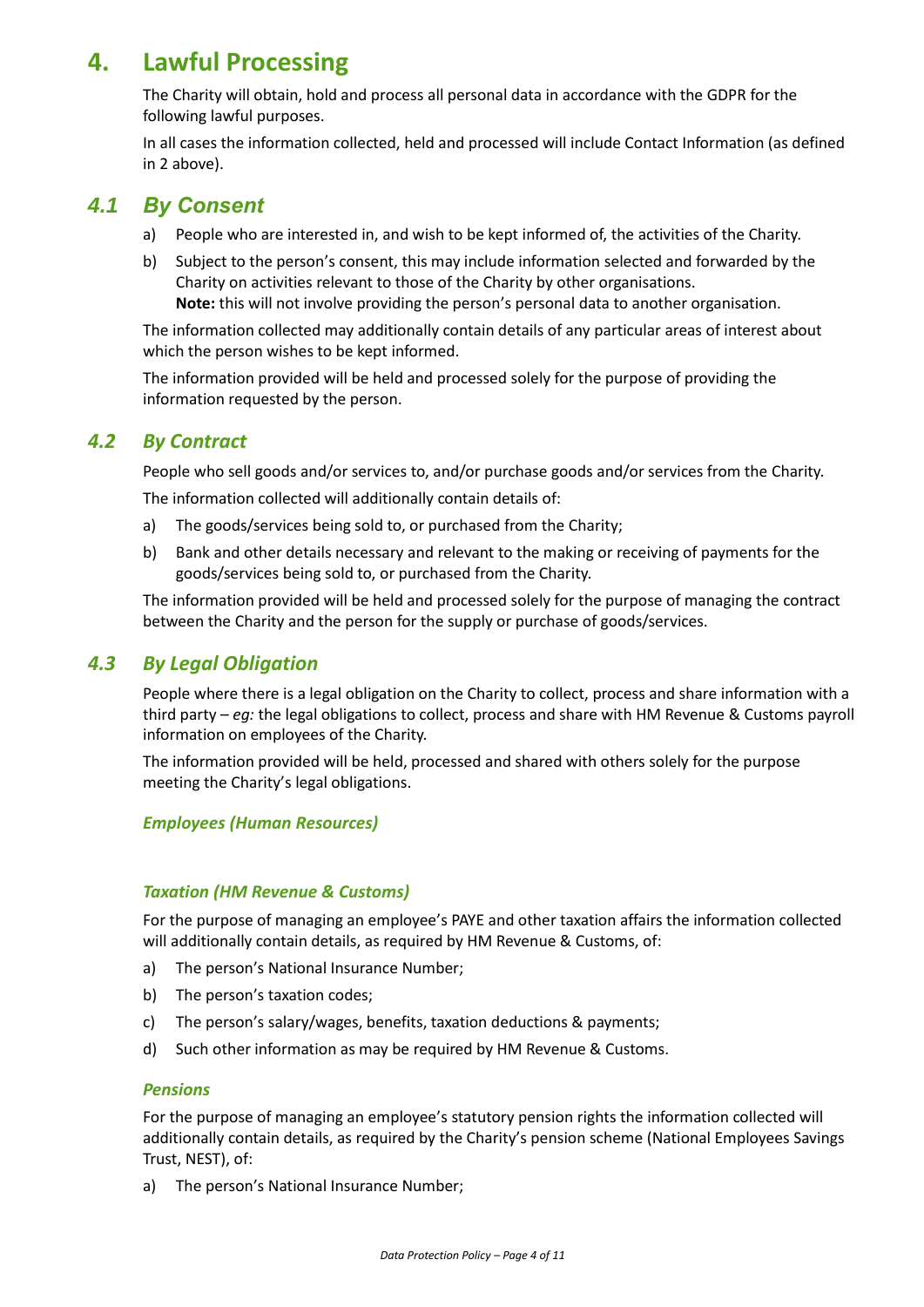- b) The person's salary/wages, benefits, taxation & payments;
- c) Such other information as may be required by the NEST scheme.

#### <span id="page-4-1"></span>*4.4 By Vital Interest*

The Charity undertakes no activities which require the collection, holding and/or processing of personal information for reasons of vital interest.

#### <span id="page-4-2"></span>*4.5 By Public Task*

The Charity undertakes no public tasks which require the collection, holding and/or processing of personal information.

#### <span id="page-4-3"></span>*4.6 Legitimate Interest*

#### *Volunteers, Including Trustees*

In order to be able to operate efficiently, effectively and economically, it is in the legitimate interests of the Charity to hold such personal information on its volunteers and trustees as will enable the Charity to communicate with its volunteers on matters relating to the operation of the charity, eg:

- $\boxtimes$  the holding of meetings;
- $\Box$  providing information about the Charity's activities particularly those activities which, by their nature, are likely to be of particular interest to individual volunteers/trustees;
- Seeking help, support and advice from volunteers/trustees, particularly where they have specific knowledge and experience;
- $\triangledown$  ensuring that any particular needs of the volunteer/trustee are appropriately and sensitively accommodated when organising meetings and other activities of the Charity.

### <span id="page-4-0"></span>**5. Individual Rights**

**Note:** The following clauses are taken primarily from the guidance provided by the Office of the Information Commissioner,

*<https://ico.org.uk/for-organisations/guide-to-the-general-data-protection-regulation-gdpr/individual-rights/right-to-be-informed/>*

### <span id="page-4-4"></span>*5.1 The right to be informed {Arts 12-14}*

When collecting personal information the Charity will provide to the data subject free of charge, a Privacy Policy written in clear and plain language which is concise, transparent, intelligible and easily accessible containing the following information:

- $\triangleright$  Identity and contact details of the controller **Note:** where the organisation has a controller's representative and/or a data protection officer, their contact details should also be included
- **Purpose of the processing and the lawful basis for the processing**
- $\blacksquare$  The legitimate interests of the controller or third party, where applicable
- $\boxtimes$  Categories of personal data Not applicable if the data are obtained directly from the data subject
- $\triangleright$  Any recipient or categories of recipients of the personal data
- $\Box$  Details of transfers to third country and safeguards
- Retention period or criteria used to determine the retention period
- $\triangleright$  The existence of each of data subject's rights
- $\triangleright$  The right to withdraw consent at any time, where relevant
- $\triangledown$  The right to lodge a complaint with a supervisory authority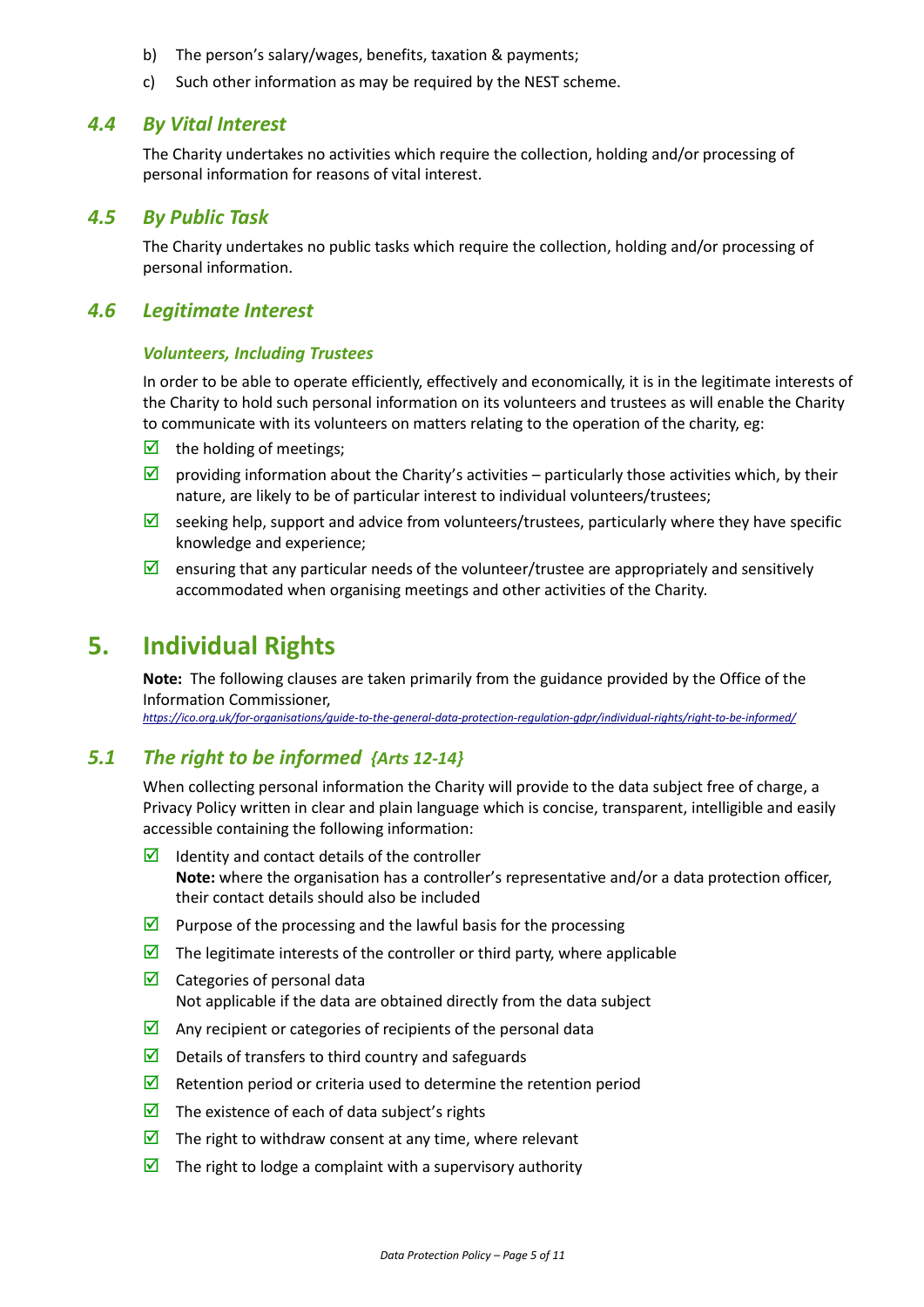$\triangledown$  The source the personal data originates from and whether it came from publicly accessible sources

**Not applicable if the data are obtained directly from the data subject**

- Whether the provision of personal data is part of a statutory or contractual requirement or obligation and possible consequences of failing to provide the personal data **Not applicable if the data are NOT obtained directly from the data subject**
- The existence of automated decision making, including profiling and information about how decisions are made, the significance and the consequences.

In the case of data obtained directly from the data subject, the information will be provided at the time the data are obtained.

In the case that the data are not obtained directly from the data subject, the information will be provided within a reasonable period of the Charity having obtained the data (within one month), *or,* if the data are used to communicate with the data subject, at the latest, when the first communication takes place*; or*

if disclosure to another recipient is envisaged, at the latest, before the data are disclosed.

### <span id="page-5-0"></span>*5.2 The right of access {Art:15}*

The data subject shall have the right to obtain from the controller confirmation as to whether or not personal data concerning him/her are being processed, and, where that is the case, access to his/her personal data and the information detailed in the Charity's relevant Privacy Policy:

### <span id="page-5-1"></span>*5.3 The right to rectification {Art:16}*

The data subject shall have the right to require the controller without undue delay to rectify any inaccurate or incomplete personal data concerning him/her.

### <span id="page-5-2"></span>*5.4 The right to erase {The right to be forgotten} {Art:17}*

Except where the data are held for purposes of legal obligation or public task [\(4.3](#page-3-3) or [4.5\)](#page-4-2) the data subject shall have the right to require the controller without undue delay to erase any personal data concerning him/her.

Note: This provision is also known as "The right to be forgotten".

### <span id="page-5-3"></span>*5.5 The right to restrict processing {Art:18}*

Where there is a dispute between the data subject and the Controller about the accuracy, validity or legality of data held by the Charity the data subject shall have the right to require the controlled to cease processing the data for a reasonable period of time to allow the dispute to be resolved.

### <span id="page-5-4"></span>*5.6 The right to data portability {Art:20}*

Where data are held for purposes of consent or contract [\(4.1](#page-3-1) o[r 4.2\)](#page-3-2) the data subject shall have the right to require the controller to provide him/her with a copy in a structured, commonly used and machine-readable format of the data which he/she has provided to the controller, and have the right to transmit those data to another controller without hindrance.

### <span id="page-5-6"></span><span id="page-5-5"></span>*5.7 The right to object {Art:21}*

- a) The data subject shall have the right to object, on grounds relating to his or her particular situation, at any time to processing of personal data concerning him/her which is based Public Task or Legitimate Interest [\(4.5](#page-4-2) o[r 4.6\)](#page-4-3), including profiling based on those provisions. The controller shall no longer process the personal data unless the controller demonstrates compelling legitimate grounds for the processing which override the interests, rights and freedoms of the data subject or for the establishment, exercise or defence of legal claims.
- b) Where personal data are processed for direct marketing purposes, the data subject shall have the right to object at any time to processing of personal data concerning him/her for such marketing, which includes profiling to the extent that it is related to such direct marketing.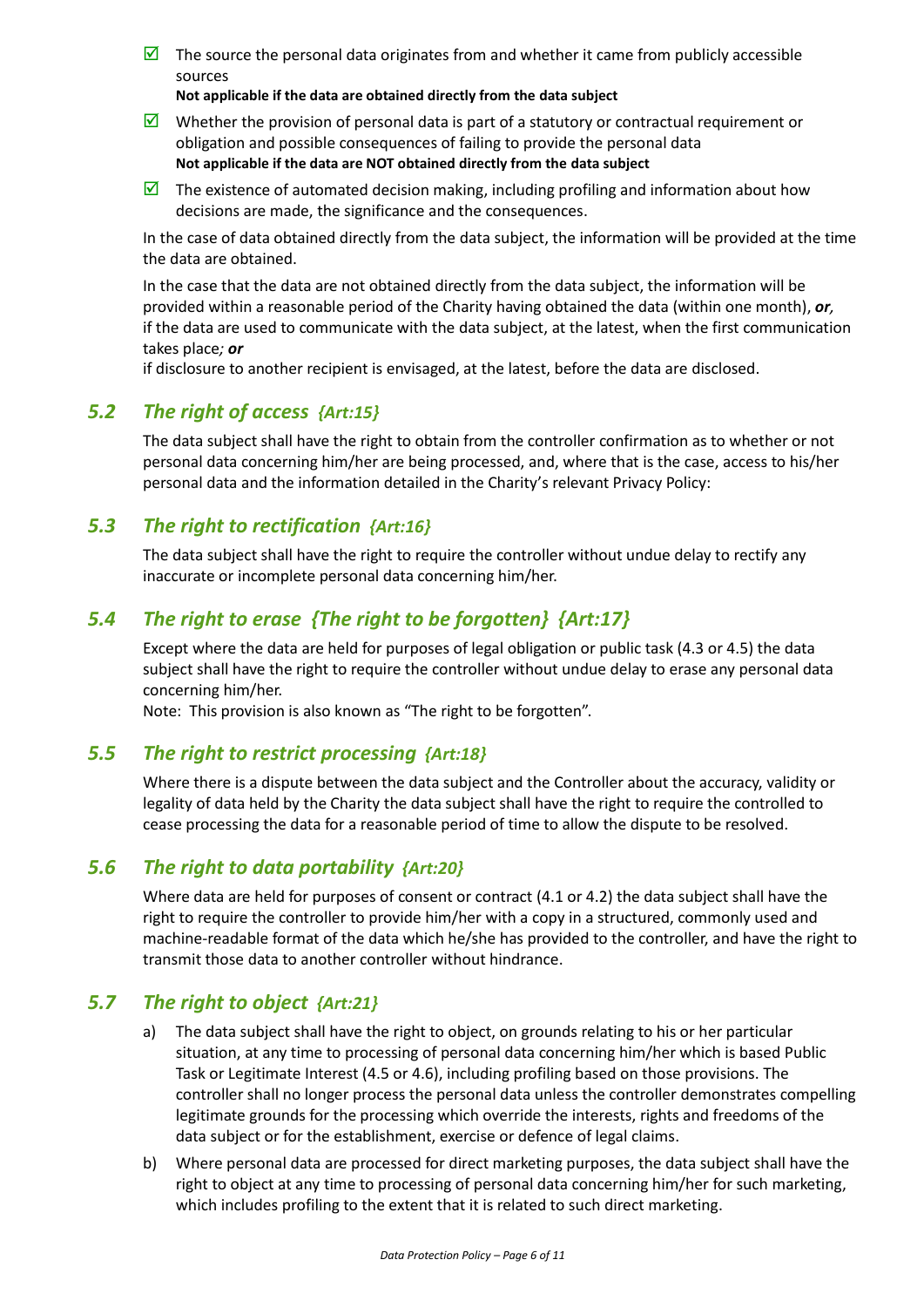- c) Where the data subject objects to processing for direct marketing purposes, the personal data shall no longer be processed for such purposes.
- <span id="page-6-7"></span>d) At the latest at the time of the first communication with the data subject, the right referred to in paragraph[s a\)](#page-5-6) and [d\)](#page-6-7) shall be explicitly brought to the attention of the data subject and shall be presented clearly and separately from any other information.

### <span id="page-6-2"></span>*5.8 Rights in relation to automated decision making and profiling. {Art:22}*

Except where it is: a) based on the data subject's explicit consent, *or b)* necessary for entering into, or performance of, a contract between the data subject and a data controller; the data subject shall have the right not to be subject to a decision based solely on automated processing, including profiling, which produces legal effects concerning him/her or similarly significantly affects him/her.

# **Operational Policies and Procedures**

## <span id="page-6-0"></span>**6. Operational Policies & Procedures – The Context**

Creative Futures (UK) Limited is a small charity holding just a small amount of non-sensitive data on a small number of people.

The Trustees understand and accept their responsibility under the EU General Data Protection Regulation (GDPR) to hold all personal data securely and use it only for legitimate purposes with the knowledge and approval of the data subjects.

By the following operational policies and procedures the Trustees undertake to uphold the principles and requirements of the GDPR in a manner which is proportionate to the nature of the personal data being held by the Charity. The policies are based on the Trustees' assessment, in good faith, of the potential impacts on both the Charity and its data subjects of the personal data held by the Charity being stolen, abused, corrupted or lost.

# <span id="page-6-1"></span>**7. Personnel**

### <span id="page-6-3"></span>*7.1 Data Protection Officer*

In the considered opinion of the Trustees the scope and nature of the personal data held by the Charity is not sufficient to warrant the appointment of a Data Protection Officer.

Accordingly, no Data Protection Officer is appointed.

### <span id="page-6-4"></span>*7.2 Data Controller*

The Board of Trustees is the Data Controller for the Charity.

### <span id="page-6-5"></span>*7.3 Data Processor*

The management team of the Charity, or other appropriate persons as appointed by the management team including third parties such as Mailchimp and higher education institutions, are appointed to be the Data Processors for the Charity.

#### <span id="page-6-6"></span>*7.4 Access to Data*

Except where necessary to pursue the legitimate purposes of the Charity, only the Data Processors shall have access to the personal data held by the Charity.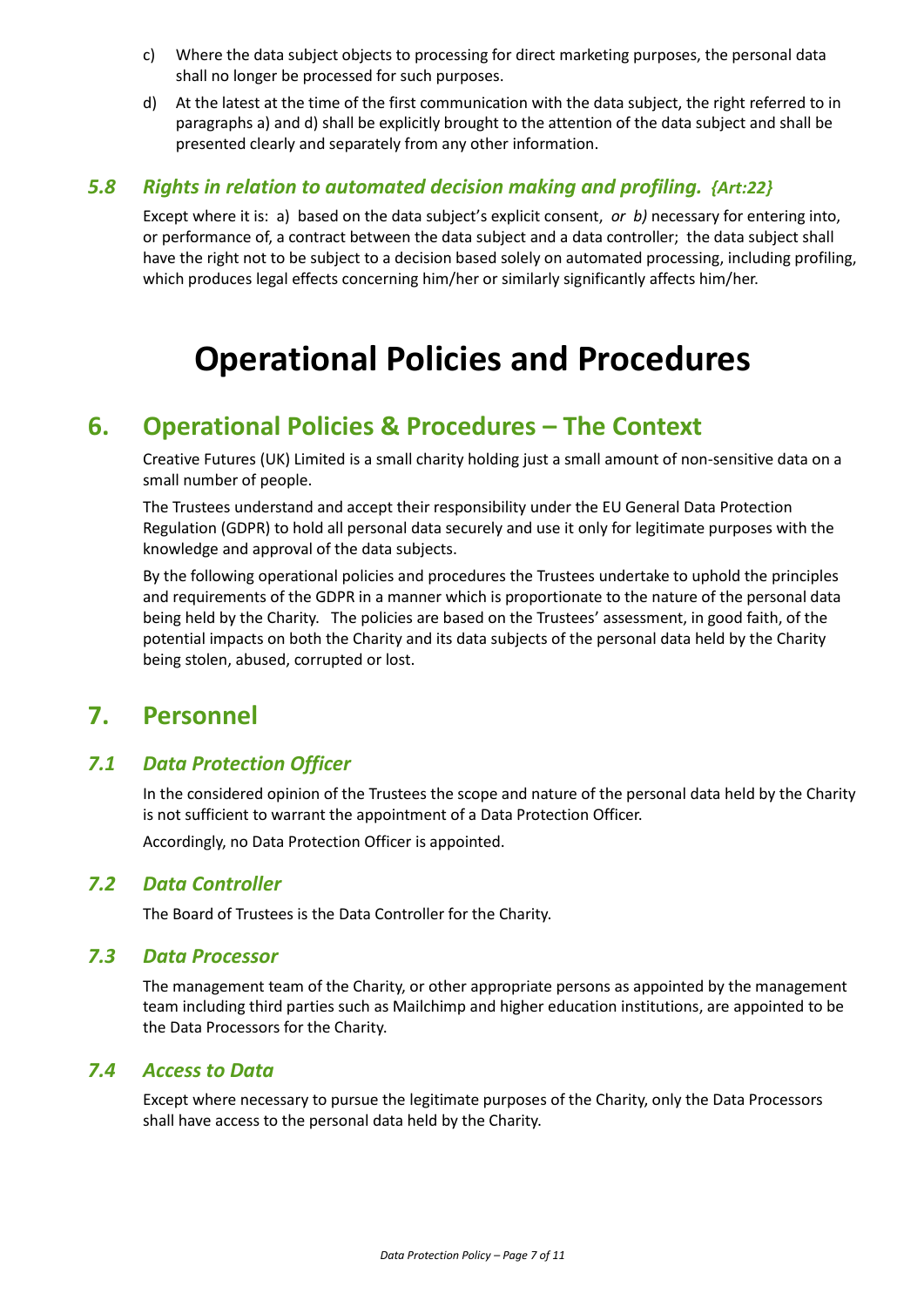### <span id="page-7-2"></span>*7.5 Training*

The Board of Trustees and Data Processors will periodically undergo appropriate training commensurate with the scale and nature of the personal data that the Charity holds and processes under the GDPR.

# <span id="page-7-0"></span>**8. Collecting & Processing Personal Data**

The Charity collects a variety of personal data commensurate with the variety of purposes for which the data are required in the pursuit of its charitable objects.

All personal data will be collected, held and processed in accordance with the relevant Data Privacy Notice provided to data subjects as part of the process of collecting the data.

A Data Privacy Notice will be provided, or otherwise made accessible, to all persons on whom the Charity collects, holds and processes data covered by the GDPR. The Data Privacy Notice provided to data subjects will detail the nature of the data being collected, the purpose(s) for which the data are being collected and the subjects rights in relation to the Charity's use of the data and other relevant information in compliance with the prevailing GDPR requirements.

# <span id="page-7-1"></span>**9. Information Technology**

### <span id="page-7-3"></span>*9.1 Data Protection by Design/Default*

Inasmuch as:

- a) none of the Charity's volunteer Trustees are data protection professionals;
- b) it would be a disproportionate use of charitable funds to employ a data protection professional, given the scale and nature of the personal data held by the Charity;

the Trustees will seek appropriate professional advice commensurate with its data protection requirement whenever:

- c) they are planning to make significant changes to the ways in which they process personal data;
- d) there is any national publicity about new risks (*eg:* cyber attacks)

which might adversely compromise the Charity's legitimate processing of personal data covered by the GDPR.

Personal data will never be transmitted electronically (*eg:* by e-mail) unless securely encrypted.

### <span id="page-7-4"></span>*9.2 Data Processing Equipment*

The scale and nature of the personal data held by the Charity is not sufficient to justify the Charity purchasing dedicated computers for the processing of personal data.

Data will be processed on the computers/laptops to which the Data Processors have access, and stored on the charity's hard drive on Dropbox.

When not in use the computers/laptops will be kept securely and reasonably protected against accidental damage, loss, avoidable theft or other misuse by persons other than the Data Processors.

### <span id="page-7-5"></span>*9.3 Data Processing Location*

The Charity's data processors shall only process the Charity's personal data in a secure location, and not in any public place, *eg:* locations whether the data could be overlooked by others, or the computer/laptops would be susceptible to loss or theft.

Computers/laptops in use for data processing will not be left unattended at any time.

### <span id="page-7-6"></span>*9.4 Data Backups*

To protect against loss of data, all the Charity's personal data is backed up on its Dropbox server.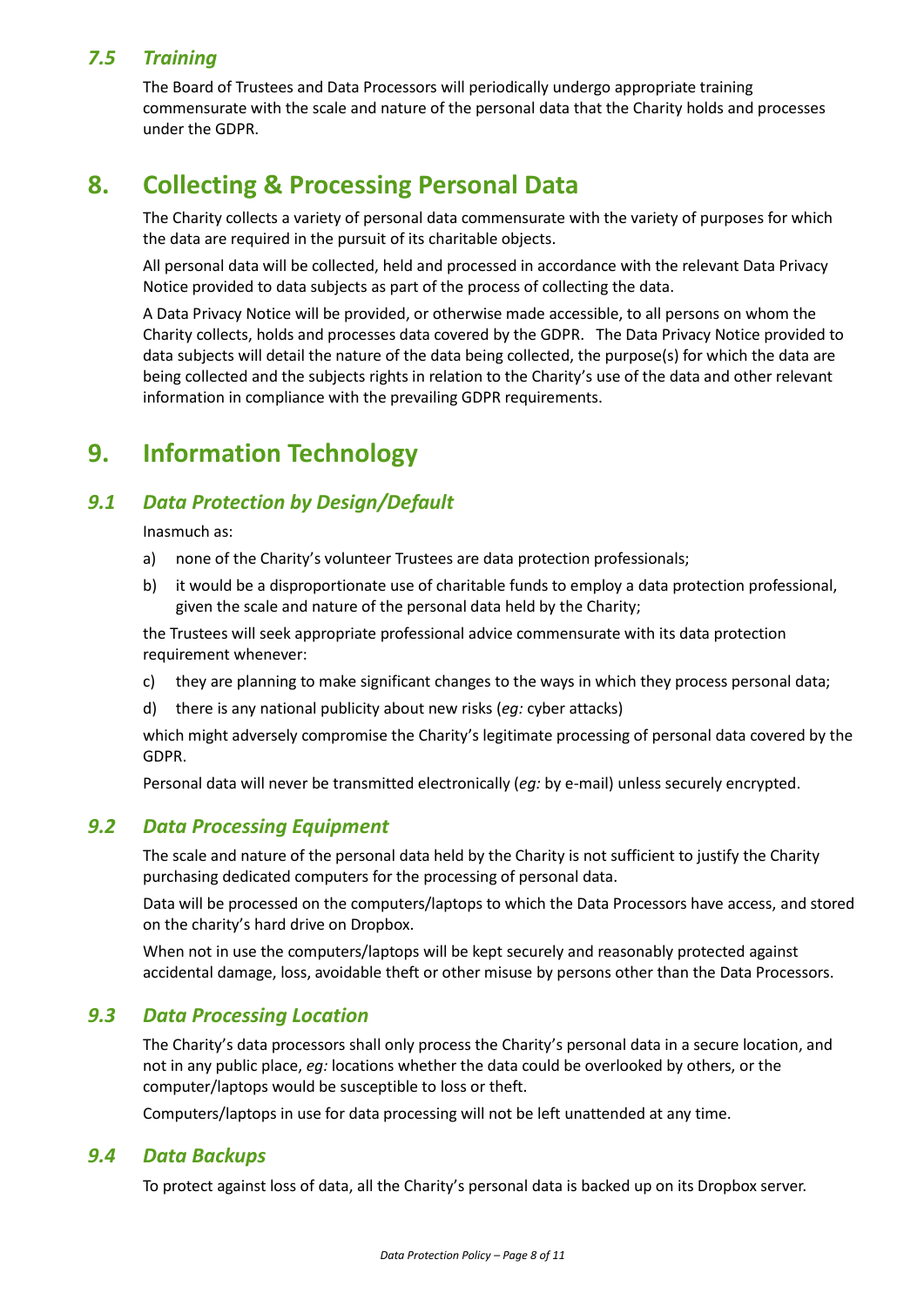### <span id="page-8-1"></span>*9.5 Obsolete or Dysfunctional Equipment (Disposal of Removable Storage Media)*

Equipment used to hold personal data, whether permanently or as interim working copies, which come to the end of their useful working life, or become dysfunctional, shall be disposed of in a manner which ensures that any residual personal data held on the equipment cannot be recovered by unauthorised persons.

Equipment which becomes obsolete or dysfunctional shall not be disposed immediately. Instead it will be stored securely while up-to-date methods for its data cleansing and disposal can be sought and implemented.

# <span id="page-8-0"></span>**10. Data Subjects**

### <span id="page-8-2"></span>*10.1 The Rights of Data Subjects*

In compliance with the GDPR the Charity will give data subjects the following rights. These rights will be made clear in the relevant Data Privacy Notice provided to data subjects:

- $\triangleright$  the right to be informed;
- $\triangledown$  the right of access;
- $\triangleright$  the right to rectification;
- the right of erasure *{LO} Also referred to as "The right to be forgotten"*
- 
- $\triangleright$  the right to restrict processing;
- the right to data portability; *{LO} {LI}*
- the right to object; *{SC} {Co} {LO}*
- $\boxtimes$  the right not to be subjected to automated decision making, including profiling.

The above rights are not available to data subjects when the legal basis on which the Charity is holding & processing their data are: *{SC}* Subject Consent; *{Co}* Contractual obligation

*{LO}* Legal Obligation *{LI}* Legitimate Interest

### <span id="page-8-3"></span>*10.2 Rights of Access, Rectification and Erasure*

Data subjects will be clearly informed of their right to access their personal data and to request that any errors or omissions be corrected quickly.

Such access shall be given and the correction of errors or omissions shall be made free of charge provided that such requests are reasonable and not trivial or vexatious. There is no prescribed format for making such requests provided that:

- a) the request is made in writing, signed & dated by the data subject (or their legal representative);
- b) the data claimed to be in error or missing are clearly and unambiguously identified;
- c) the corrected or added data are clear and declared by the subject to be complete and accurate.

Where a data subject requests that their data be rectified or erased the Data Controller and Data Processor will ensure that the rectifications or erasure will be applied to all copies of the subject's personal data including those copies which are in the hands of a Third Party for authorised data processing.

### <span id="page-8-4"></span>*10.3 Right of Portability*

The Charity will only provide copies of personal data to the subject (or the subject's legal representative) on written request.

The Charity reserves the right either: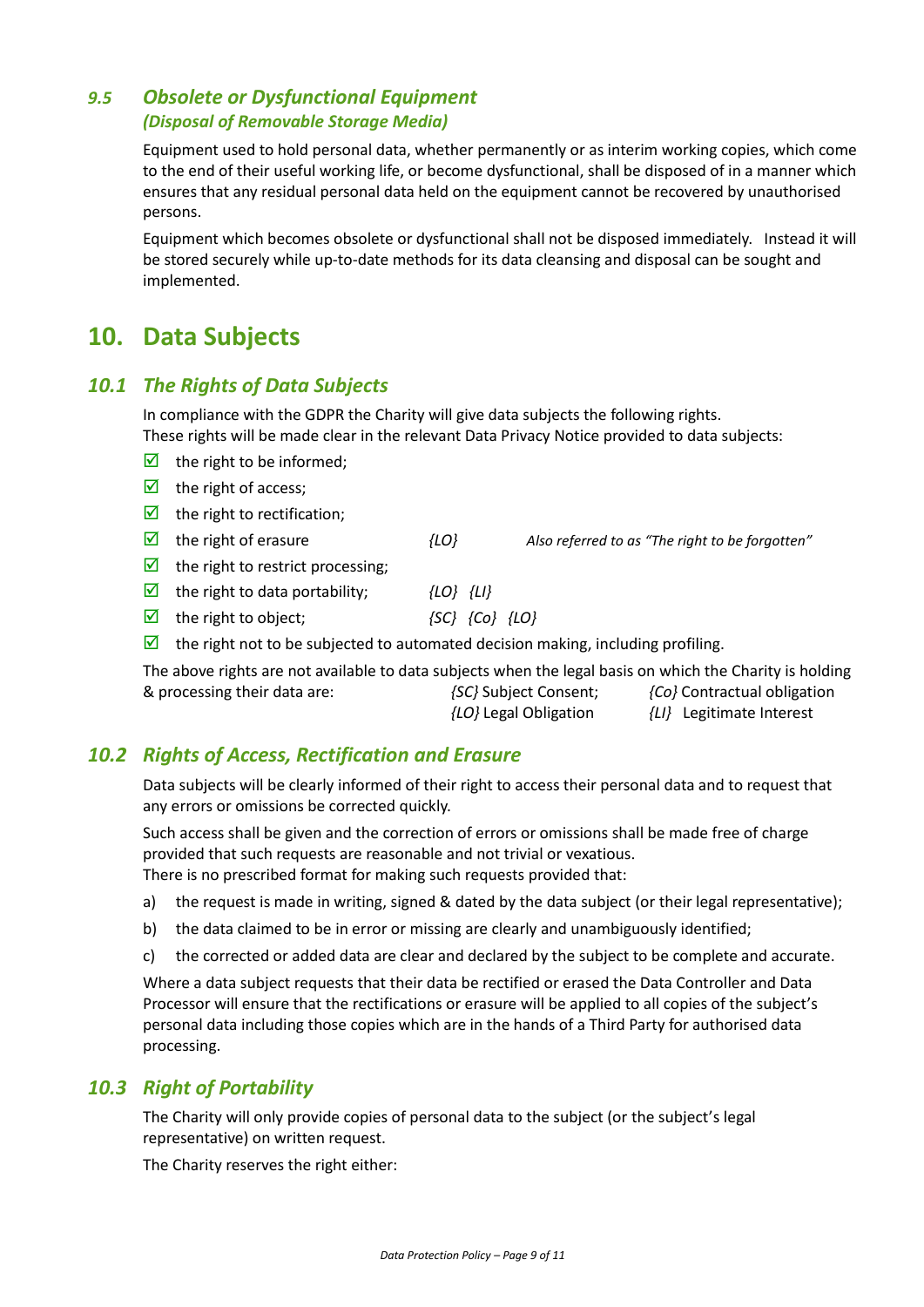- a) to decline requests for portable copies of the subject's personal data when such requests are unreasonable (ie: excessively frequent) or vexatious; *or*
- b) to make a reasonable charge for providing the copy.

### <span id="page-9-1"></span>*10.4 Data Retention Policy*

Personal data shall not be retained for longer than:

- a) In the case of data held by subject consent: the period for which the subject consented to the Charity holding their data;
- b) in the case of data held by legitimate interest of the charity: the period for which that legitimate interest applies. For example: in the case of data subjects who held a role, such as a freelance practitioner, with the Charity the retention period is that for which the Charity reasonably has a legitimate interest in being able to identify that individual's role in the event of any retrospective query about it;
- c) in the case of data held by legal obligation: the period for which the Charity is legally obliged to retain those data.

The Charity shall regularly – not less than every 6 months – review the personal data which it holds and remove any data where retention is no longer justified. Such removal shall be made as soon as is reasonably practical, and in any case no longer than 20 working days (of the relevant Data Processor) after retention of the data was identified as no longer justified.

# <span id="page-9-0"></span>**11. Privacy Impact Assessment**

### <span id="page-9-2"></span>*11.1 Employees' and freelancers' Data*

The volume of personal data is very low-moderate: around 200 individuals The sensitivity of the data is moderate: the most sensitive data being bank account details, National Insurance number, address and contact details;

The risk of data breach is medium, as bank details are encrypted on the bank's own system, and held in our password protected server.

**Overall impact: MEDIUM**

### <span id="page-9-3"></span>*11.2 Volunteers'/Trustees' Data*

The volume of personal data is low – less than 10 individuals The sensitivity of the data is low: the most sensitive data being date of birth, previous names, previous addresses, and contact details; The risk of data breach is small – primarily the accidental disclosure of names & e-mail addresses.

**Overall impact: LOW**

### <span id="page-9-4"></span>*11.3 Clients' & Funders' Data*

The volume of personal data is low.

The sensitivity of the data is low: the most sensitive data being an e-mail address; The risk of data breach is small – primarily the accidental disclosure of names & e-mail addresses.

**Overall impact: LOW**

### *11.4 Participants' Data*

The volume of personal data is moderate.

The sensitivity of the data is moderate: for some projects we collect data (with appropriate permission) regarding participants' age, sex, school, and outcome-related information for reporting and monitoring, and sometimes for research, purposes. This can include some sensitive data.